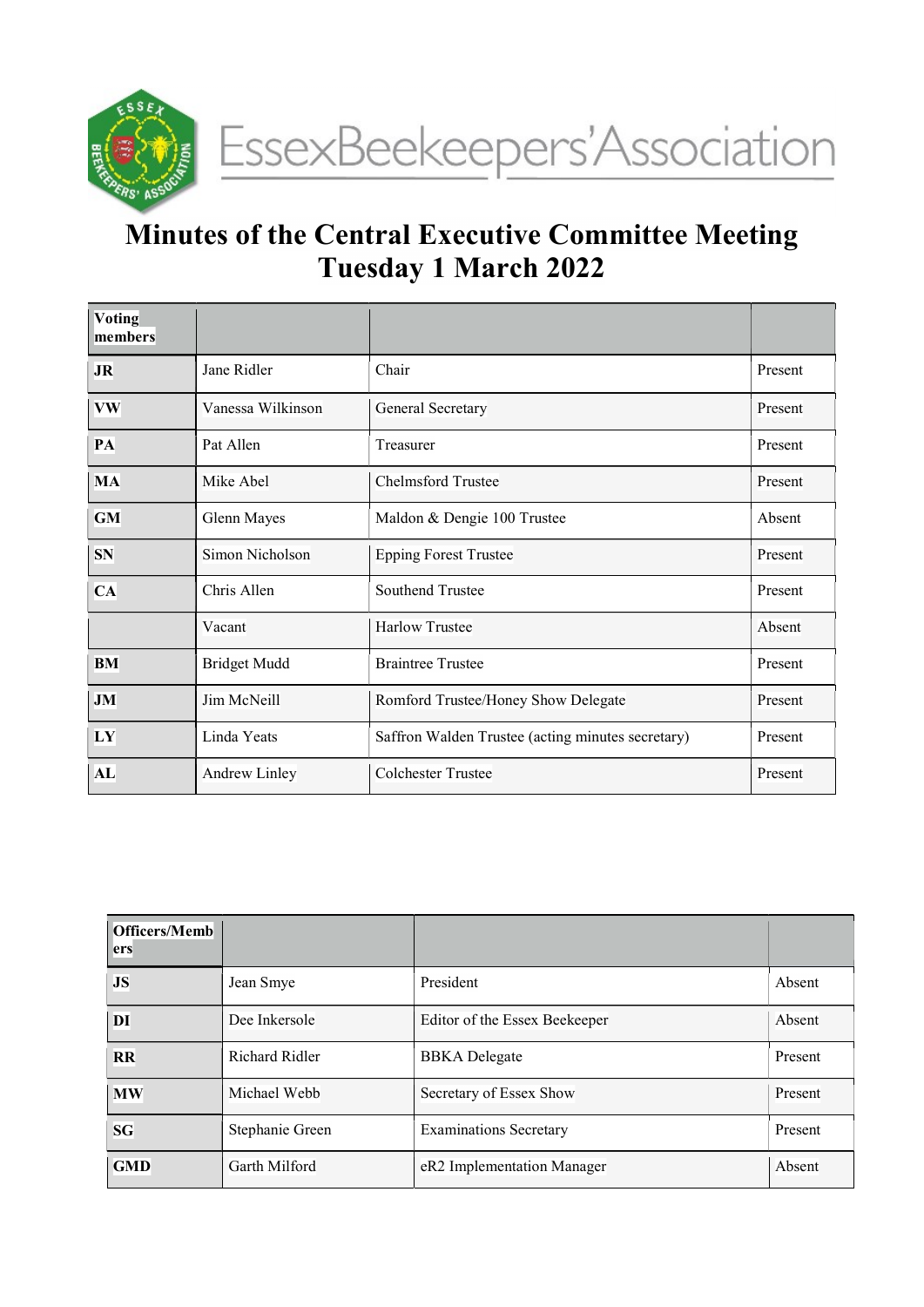| <b>DG</b> | Dave Garratt | Bee Health Officer | Part<br>present |
|-----------|--------------|--------------------|-----------------|
| GC        | Graeme Crook | Webmaster          | Absent          |
| KL        | Keith Lomas  | Member             | Part<br>present |

## 1. Apologies for absence

Glenn Mayes, Jean Smye, Graeme Crook

## 2. Minutes of CEC meeting held Tuesday Jan 4 2021

A misspelling was corrected.

Action JR signed copy of minutes and will pass to VW

#### 3. Matters arising not on agenda/action updates

Item 3 SG still has no contact details for a number of divisions re exams/assessments and will make direct contact.

RR has sent the ADM report to all members of the CEC. VW will manage the action list to keep it up to date.

#### 4. Treasurer's report

Payment of £550 to the auditors was approved. The CEC authorised the amount paid which was slightly above the amount previously agreed. PA reported that they had raised some queries which were resolved. They had asked for copies of bank statements. In future divisional treasurers will be asked to send them with the signed end of year accounts. PA will organise a meeting with the treasurers to update them with this requirement and to ask that all treasurers follow the agreed format.

All divisions will be asked to ensure they have at least 2 signatories to the divisional accounts as stated on the EBKA finance policies and to notify the General Treasurer of any changes to the account details and signatories annually.

An amendment to the finance policy reflecting this was agreed unanimously.

Copies of the accounts will be sent to members via eR2 and VW will help ensure they can be displayed at the AGM. MW asked that the AGM be informed of the new Auditors and asked to agree that they be retained for 2022 accounts.

In future identifiable hypothecated funds for Education and for Research should be set up and topped up to an agreed level from general funds every year. It was felt that £5000 for each fund was appropriate.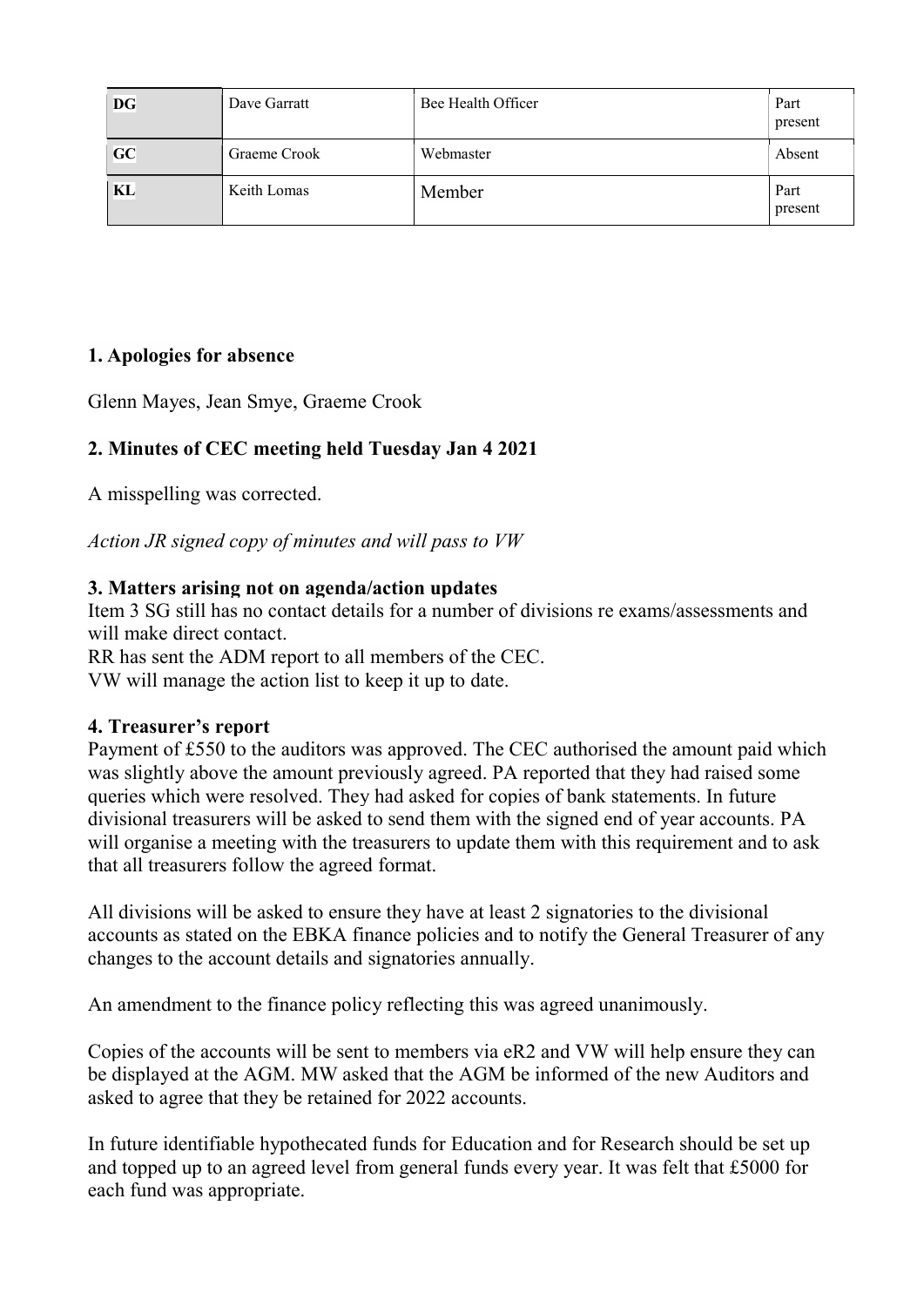This was carried unanimously.

Action PA will follow up the proposal to align the BBKA and eR2/EBKA years which could not be done before the meeting and will meet with divisional treasurers to resolve issues with divisional end of year returns.

## 5 New trustee to authorise EBKA payments

LY agreed to take this on. Action PA will assemble and forward necessary documentation

# 6. Governance (VW, JR, CA & KL)

The amendment to the finance policy is covered in item 4 Changes to the Health and Safety policy will be brought to the May meeting. A few amendments have been made to the Trustee Handbook and a revised version will be sent to CEC members.

# 7. World Bee Day

RR explained, after declaring a conflict of interest, that Bees Abroad and the Wax Chandlers' Company were joining in an initiative to encourage sponsorship of projects in Africa by interested parties, in particular County Associations and divisions. More information on the specific projects will be made available soon.

KL's document on the feasibility of EBKA contributing are attached to these Minutes.

KL explained that there was no reason why a charity should not raise funds or contribute to another charity provided Trustees considered 4 questions set by the Charity Commission:

- 1. it will be an effective way of using your charity's resources to further its charitable purposes
- 2. it will be in your charity's best interests
- 3. the charity's governing document doesn't prevent you from doing it
- 4. Trustees have identified and can deal with any risks that the proposal presents

 In this case, donations from EBKA to the initiative would cause no problem. This was agreed unanimously

Following discussions, MW put forward a proposal of sponsorship from EBKA, of £4500, in line with £500 per Division, from general funds and was unanimously agreed. JR, RR and KL recused themselves from this part of the proceedings.

KL pointed out that, although EBKA Rules do not prevent funds being given to another charity, Trustees may wish to enhance the Rules in the future to include an option to fund UK based charities that advance beekeeping outside the UK.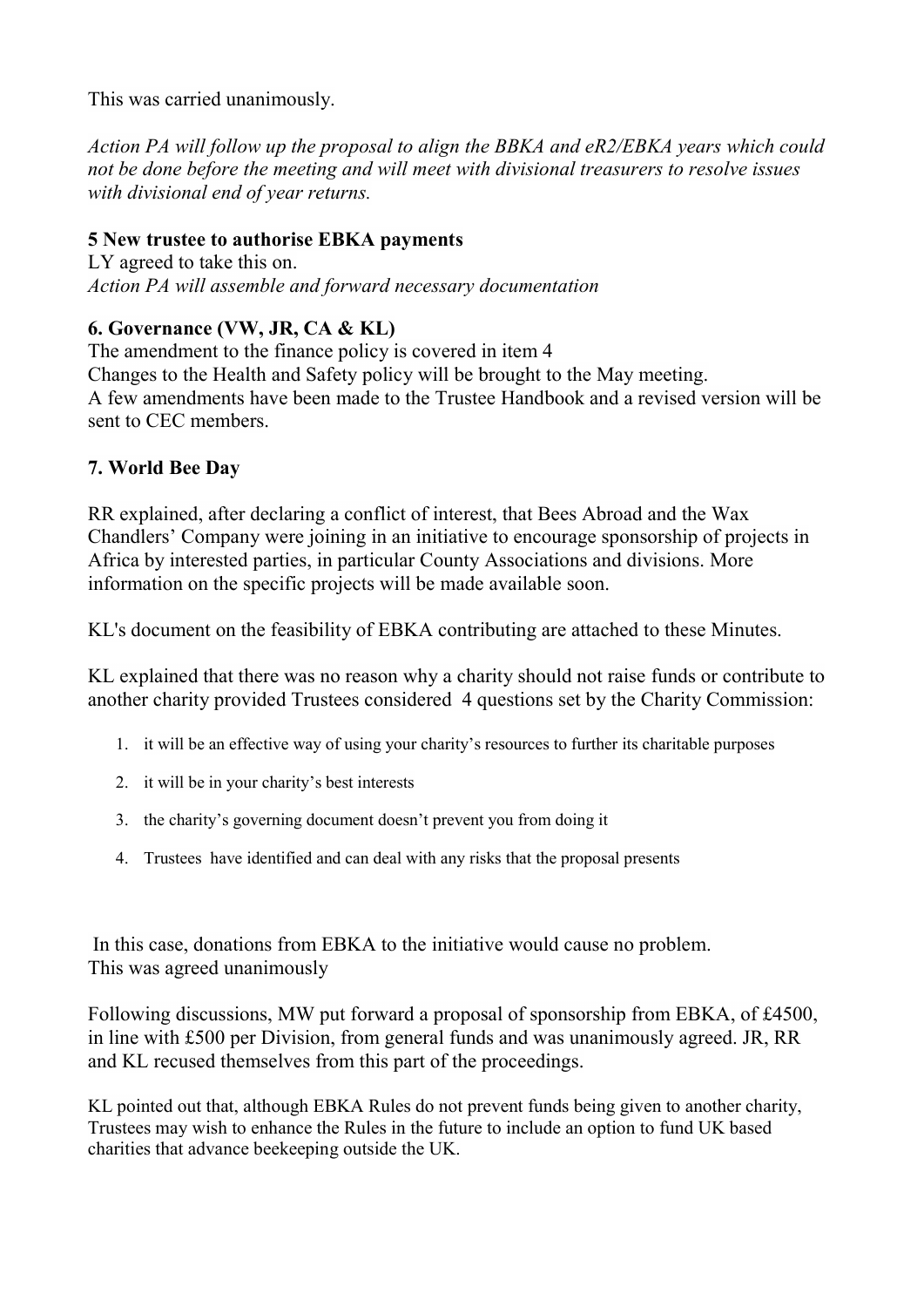RR said that there will be appropriate feedback from Bees Abroad to validate that funds have been used as they expect them to be.

Action: RR to provide more information on Bees Abroad projects, including materials and to formally request PA for the funds.

Action: VW to add Conflict of Interest as item 2 on CEC agendas in future

## 8. AGM arrangements for Saturday 12 March

VW updated the arrangements following a site visit. The rooms at New Hall School are very spacious so distancing should be straightforward. Refreshments will be provided and served and equipment has been hired for convenience. A risk assessment is in place. Following guidance from the IT team at New Hall, it is agreed not to attempt a hybrid in person and Zoom meeting. DG will act as first aider if possible - to be confirmed. CA will look at the possibility of recording the speaker presentation if the speaker agrees. Further information will be sent via eR2 shortly.

#### 9. 2022 Ted Hooper Lecture 18/06/2022

JR explained arrangements and costs. The Wax Chandlers have given a considerable subsidy. The break even ticket price is about £13. It is suggested that Essex members pay a subsidised price of £10 and any tickets sold to outside members should cost £15. JR will find out if differential pricing is possible with Eventbrite.

Action JR to report on final arrangements after discussions with GM on use of Eventbrite

## 10 EBKA Conference

SN gave an update on plans. The title is The Dream (because the first performance of A Midsummer Night's Dream took place at the venue). As capacity is limited there are concerns that ticket revenue might not be enough to cover costs. CEC agreed that support was available to make the conference a success this year.

There was discussion as to whether a rise in the price to members (from £25 to £30) was appropriate, acceptable and necessary for the future.

Action SN to publicise at AGM

## 11 Harlow Division

Considerable progress has been made. A treasurer is still needed. The beginners course is running for 13 participants. It was agreed that, in the absence of an elected trustee, Harlow Committee could nominate a non-voting proxy for the May and July meetings. The interim sub-committee can now be disbanded.

#### 12. Divisional Apiaries

Not all the information has been received so this is deferred to the May meeting.

## Questions arising from Divisional and Secretaries' reports

PA queried meeting dates anomaly in Southend report.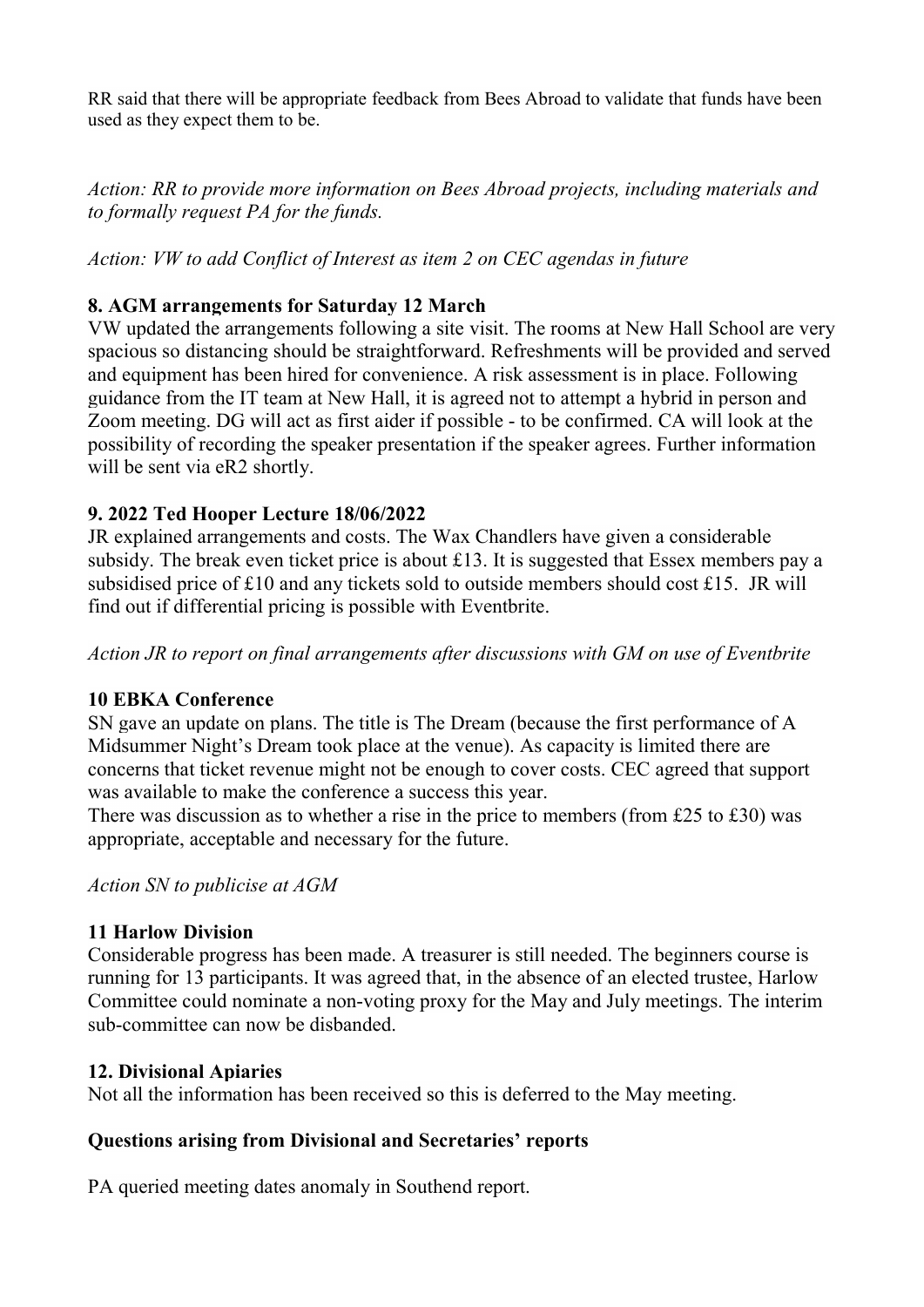SG requested approval for a Ted Hooper award - agreed.

MW noted that LY had been omitted from the committee in his report. A treasurer is still needed. A request for £5000 to be put in the show account to cover increased costs and necessary replacement was accepted.

Action CA to send amended Southend report to VW Action MW to request transfer of funds

#### AOB

Harlow division to be asked to move forward with their suggestion of badges for bee suits. A Trustee Induction session for new Trustee Mike Abel would be organised.

Next Meeting Tuesday 3 May 19.30 via Zoom. July 12th meeting location to be discussed further.

## NEXT MEETING - Tuesday 3 May at 7.30 pm via Zoom

| <b>Action</b><br>date | Owner     | <b>Action</b>                                                                                                           | <b>Action due</b><br>date | <b>Update</b> | <b>Status</b> |
|-----------------------|-----------|-------------------------------------------------------------------------------------------------------------------------|---------------------------|---------------|---------------|
| 6/5/21                | DG        | Send reminders to members to<br>join Beebase                                                                            | 6/7/21                    |               | open          |
| 4/1/22                | PA        | Place in Final Report that Versa<br>costs £50 more than previously<br>agreed                                            | 1/3/22                    |               | open          |
| 4/1/22                | PA        | Write short case supporting<br>change of financial year                                                                 | 1/3/22                    |               | open          |
| 1/3/22                | <b>JR</b> | Sign Minutes and pass to VW                                                                                             | 3/5/22                    |               |               |
| 1/3/22                | PA        | Follow up the proposal to align<br>the BBKA and eR2/EBKA years                                                          |                           |               | open          |
| 1/3/22                | PA        | Organise meeting with divisional<br>treasurers to discuss issues with<br>end of year returns                            | 3/5/22                    |               | open          |
| 1/3/22                | PA        | To organise necessary<br>documentation for LY to become<br>new signatory to authorise<br>payments                       | 3/5/22                    |               | open          |
| 1/3/22                | <b>RR</b> | Provide more information on<br>Bees Abroad projects, including<br>materials and to formally request<br>PA for the funds | 3/5/22                    |               | open          |